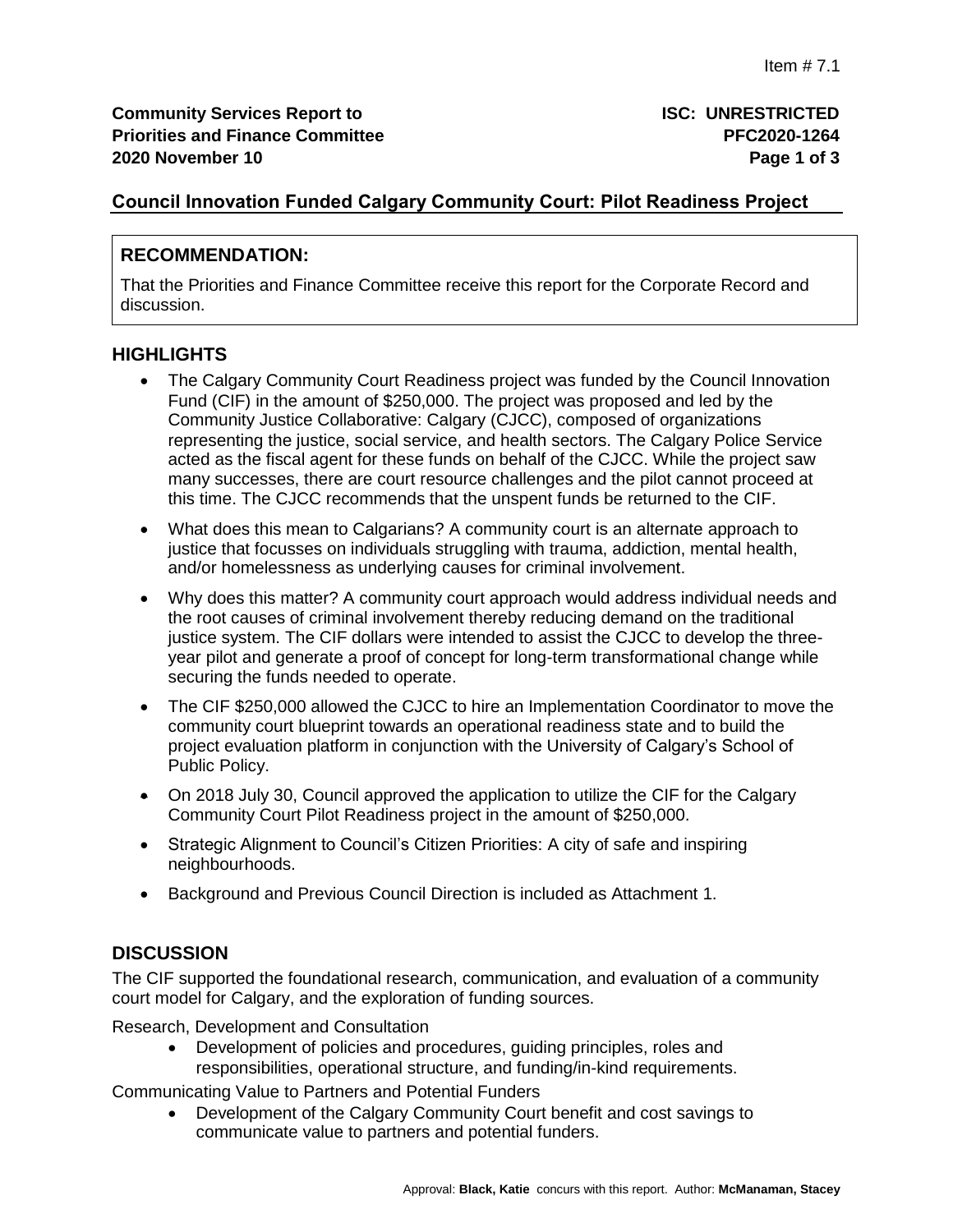## **Council Innovation Funded Calgary Community Court: Pilot Readiness Project**

 CIF investment allowed the CJCC to present the Calgary Community Court blueprint to the provincial and federal governments seeking cross-governmental endorsement and funding to operate the three-year pilot.

#### Evaluation

The Calgary Community Court evaluation framework proposed a method and approach to measuring the following outcomes:

- Improvements in community safety by reducing recidivism in populations experiencing vulnerability,
- How the court helps people who commit offences by assessing their needs and connecting them with appropriate services,
- Reductions in victimization, repeat offender case processing, and jail time costs,
- Improvements in public safety and quality of life for individuals and community, and
- Improvements in systems integration by streamlining the referral processes for shared clients.

The project measures of success have been summarized in Attachment 2.

Mindful of the current economic climate and the uncertainty of the three-year pilot funding and in-kind resourcing, the CJCC has made the collective decision to return the remaining CIF dollars. However, the CIF investment in the research and development of the community court will continue to add value as the Community Action on Mental Health and Addiction strategy develops and explores innovative approaches to address mental health and addiction-related issues in Calgary. The CJCC will reconvene to support the three-year pilot should court resources become available.

# **STAKEHOLDER ENGAGEMENT AND COMMUNICATION (EXTERNAL)**

- ☐ Public Engagement was undertaken
- ☐ Public Communication or Engagement was not required
- ☐ Public/Stakeholders were informed
- $\boxtimes$  Stakeholder dialogue/relations were undertaken

In 2015, a multi-disciplinary group of leaders from the justice, social service and health systems came together to explore the opportunity and feasibility of further advancing the integration of community justice models in Calgary and forms the CJCC. The CJCC has worked together towards this goal since 2015, and most recently in 2020 October came together to receive updates on the state of judicial support and agree on the unspent Council Innovation Fund dollars being returned at this time. Attachment 3 identifies the CJCC organization representation.

## **IMPLICATIONS**

#### **Social**

The CJCC has resulted in two valuable outcomes: first, systems leaders worked together to identify and better understand complex and complicated shared issues in our community; and second, research was completed, and foundational documents prepared that will benefit future projects.